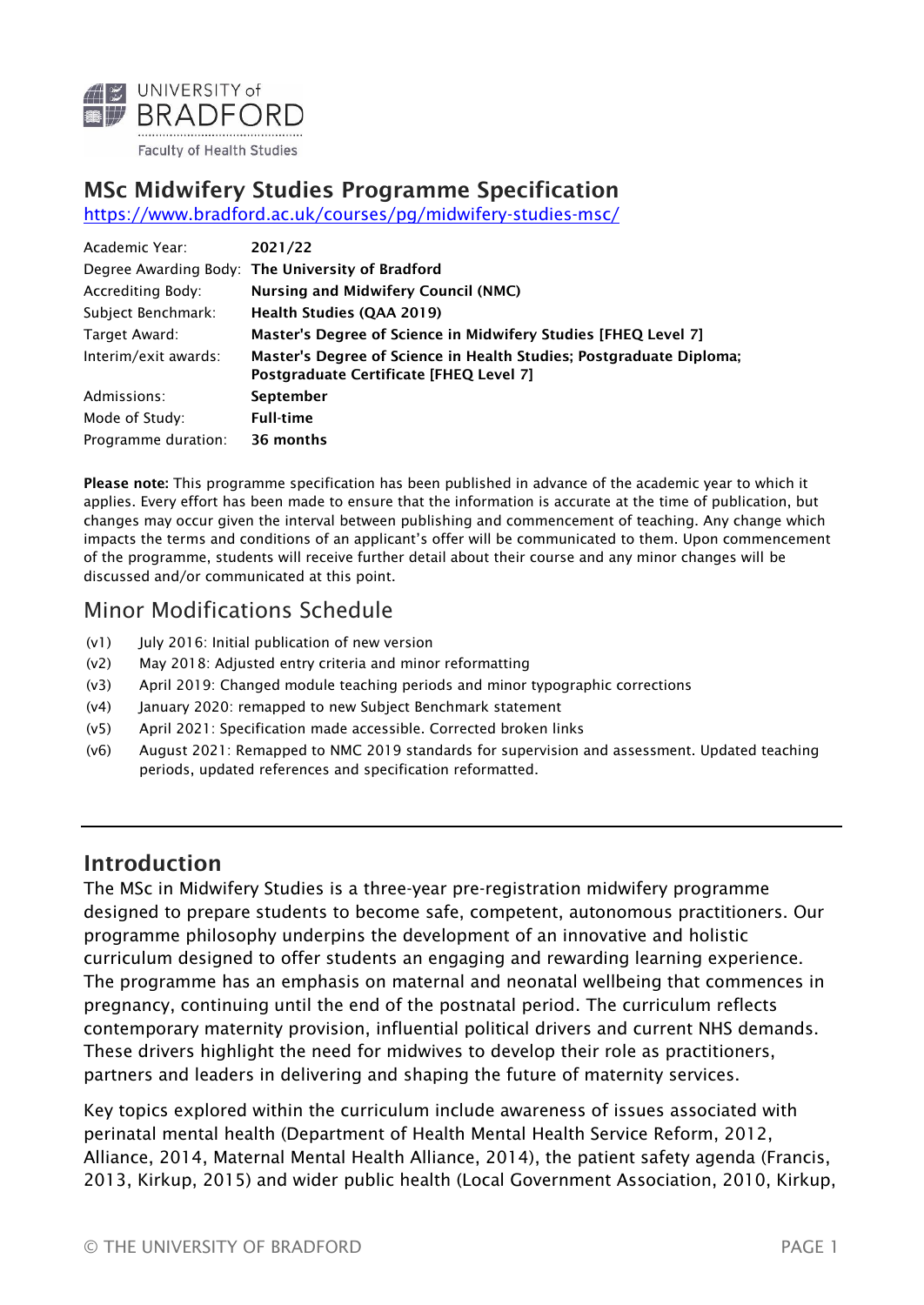2015, Office, 2011, The Stationery Office, 2011). Midwives are entrusted with providing and promoting safe practice by understanding the human factors which can influence people and their behaviour, this enables identification of what contributes to providing effective care (Chief Nursing Officers for England, 2010, Bromley, 2011, Rafferty et al., 2015). Midwives also have a major role in public health agenda to improve the health and wellbeing of childbearing women and their families and reducing health inequalities. The local, national and global perspective on public health is reflected in the programme learning and teaching strategy.

# Programme Philosophy

A feminist philosophy underpins the educational strategy of the School of Allied Health Professions and Midwifery. Influences of co-operation, inclusion, equality and reflexivity are embedded within our approach. Our scholastic environment exposes students to learning where all knowledge is valued; learning is transformational with a key focus on the development of self and others within a cultural and social context for scholarship. Learning which is situated in the authentic world of midwifery clinical practice is actively encouraged. Intricate connections between practice, education and research are harnessed to develop midwives of the future.

The School of Allied Health Professionals and Midwifery has been unique in adopting and designing a curriculum presented through problem based learning (PBL), which has been delivered at the University since 2000. The theoretical aspects of this programme are organised using the principles of PBL, which is a research based teaching and learning strategy (Ozturk et al., 2008, Hmelo-Silver, 2004). Student led learning is facilitated to support development of academic, research, teamwork and leadership skills. Learning consists of studying PBL Enigmas (scenarios), with these being centred upon authentic practice issues. PBL is an educational approach that puts students at the centre of their learning and provides them with scaffolding for learning core principles referred to as threshold concepts. Threshold concepts constitutes a core principle essential to the student learning experience (Meyer and Land, 2003). The curriculum is underpinned by five threshold concepts: normality, reflexivity, ways of knowing, care ethics and professionalism. Through PBL students are able to develop depth and explore special interests to meet personal and professional development needs. Students are thus prepared to successfully meet the University and, Further and Higher Education Qualification (FHEQ) criteria for a Master of Science Degree and the NMC (2009) Standards for pre-registration midwifery education.

Students completing their programme here at the University of Bradford will experience a programme that has been at the forefront of innovative developments. For example, clinical practice has been graded since 1995, this has since become a standard requirement for pre-registration midwifery programmes Nursing and Midwifery Council, 2009). Achievement in the clinical practice environment makes a significant contribution towards the final degree outcome and classification. The midwifery programme at Bradford was also one of the first in the country to move the clinical assessment document completely electronically (clinical e-portfolio: Ongoing Record of Achievement). This enables authentic real time review of a student's progress by students themselves, by academics and by clinicians at any time during their practice placement experience.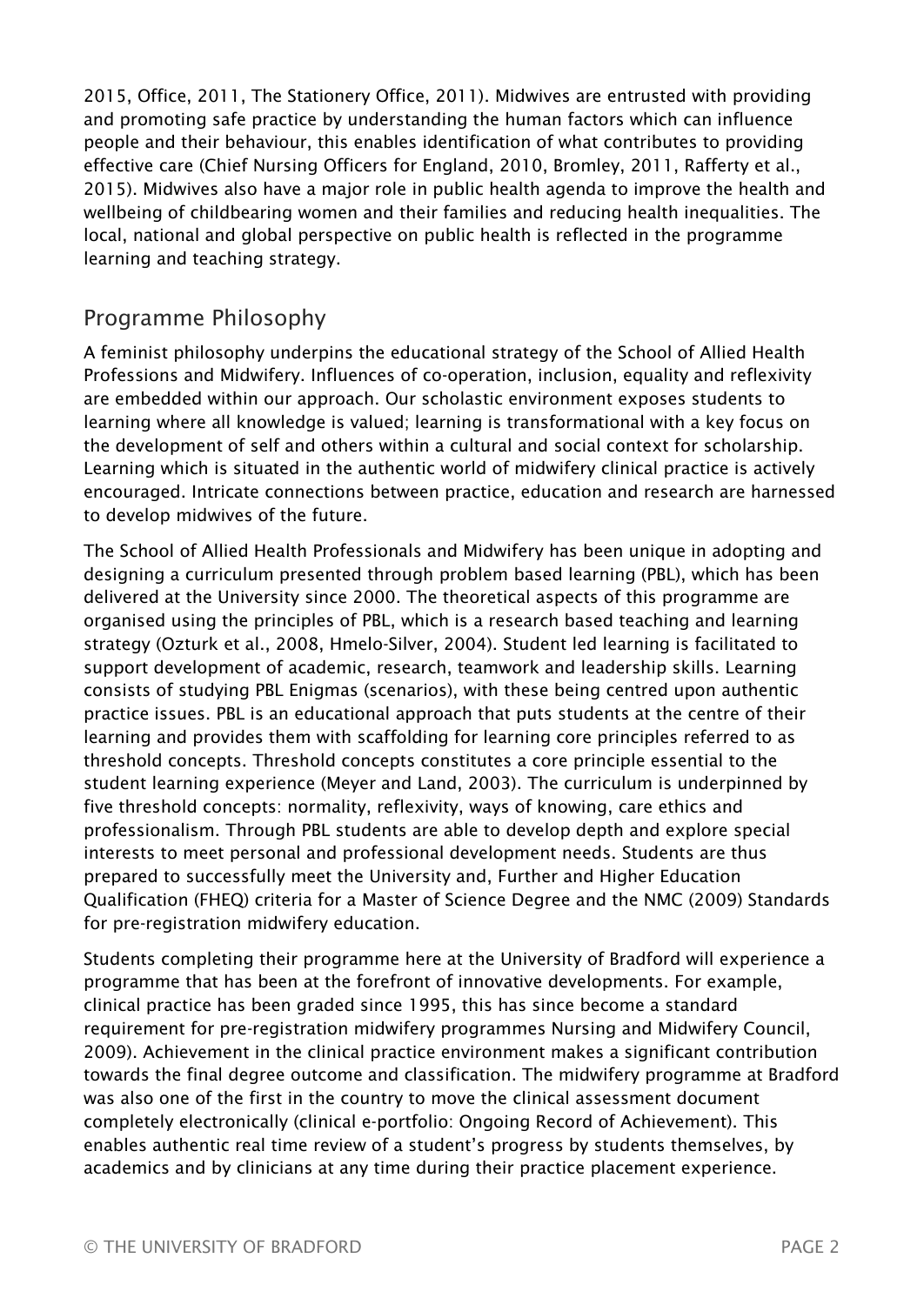# Programme Overview

The programme is rooted in normality, which is a focus on normal, low risk midwifery care, whilst also preparing students to care for women with more complex needs. Students will engage in skills that are practiced ethically and informed by the NHS values in midwifery settings. In order to consolidate the student's experience and to encourage the development of the role of lead carer, in the final stage of the programme the student will identify a caseload of women for whom they will provide midwifery care, under indirect supervision from their named mentor. This experience will build on leadership and decision-making skills and support the development of autonomous practice (Nursing and Midwifery Council., 2009, Chief Nursing Officers for England, 2010, Nursing and Midwifery Council, 2009). Students on the programme will be encouraged to embrace all learning opportunities and challenges to support development of their professional identity, selfawareness and resilience in order to prepare them for midwifery practice in the 21st century.

The curriculum offers a unique opportunity to engage in active integrated learning in both the academic and clinical environments. This full time programme differs from other postgraduate courses as it is taught over 45 weeks a year for 3 years. The duration of the programme enables the student to meet the NMC (2009) standards for pre-registration education. Fifty percent of the time on the programme is spent in practice, forty percent in theory and ten percent available for reflection on practice and completion of the student's Ongoing Record of Achievement (ORA) within the clinical practice e-portfolio. Students are fully supported in both clinical and academic environments by practice assessors and academic assessors. The programme fees are funded for EU nationals and students may be eligible for an NHS bursary. Students will study 180 credits of theoretical masters/level 7 content and 180 credits of clinical practice at Framework for Higher Education Qualifications (FHEQ) undergraduate levels 4, 5, and 6.

The range of practice placements offers a rich and diverse learning environment for students. Bradford and the surrounding area have a multicultural context that will see students exposed to people from diverse ethnic and socio-economic backgrounds. The city is home to a unique 20-year longitudinal cohort study, the Born in Bradford project, which is a cohort study of more than 13,000 Bradford babies born over a three-year period. Alongside this, there is an acknowledgement of the growing number of specialist services and community projects being developed and implemented to meet the health needs of an increasingly diverse population. Students on the midwifery programme will be exposed to changes in service provision as a direct result of the findings of this unique research study. Students will also have the opportunity to experience inter-professional and interagency working to maintain the health and wellbeing of mothers, babies and their families, and also develop an understanding of the multi-faceted role of the midwife in promoting sustainable communities.

Students on the programme will develop their digital literacy, enabling them to harness available resources to enhance their learning, including use of the university virtual learning environment (VLE). A blended learning approach combines the creativity and flexibility of online learning and the interactive element of face-to-face campus sessions. The skills needed for IT literacy are developed through sustained utilisation of a number of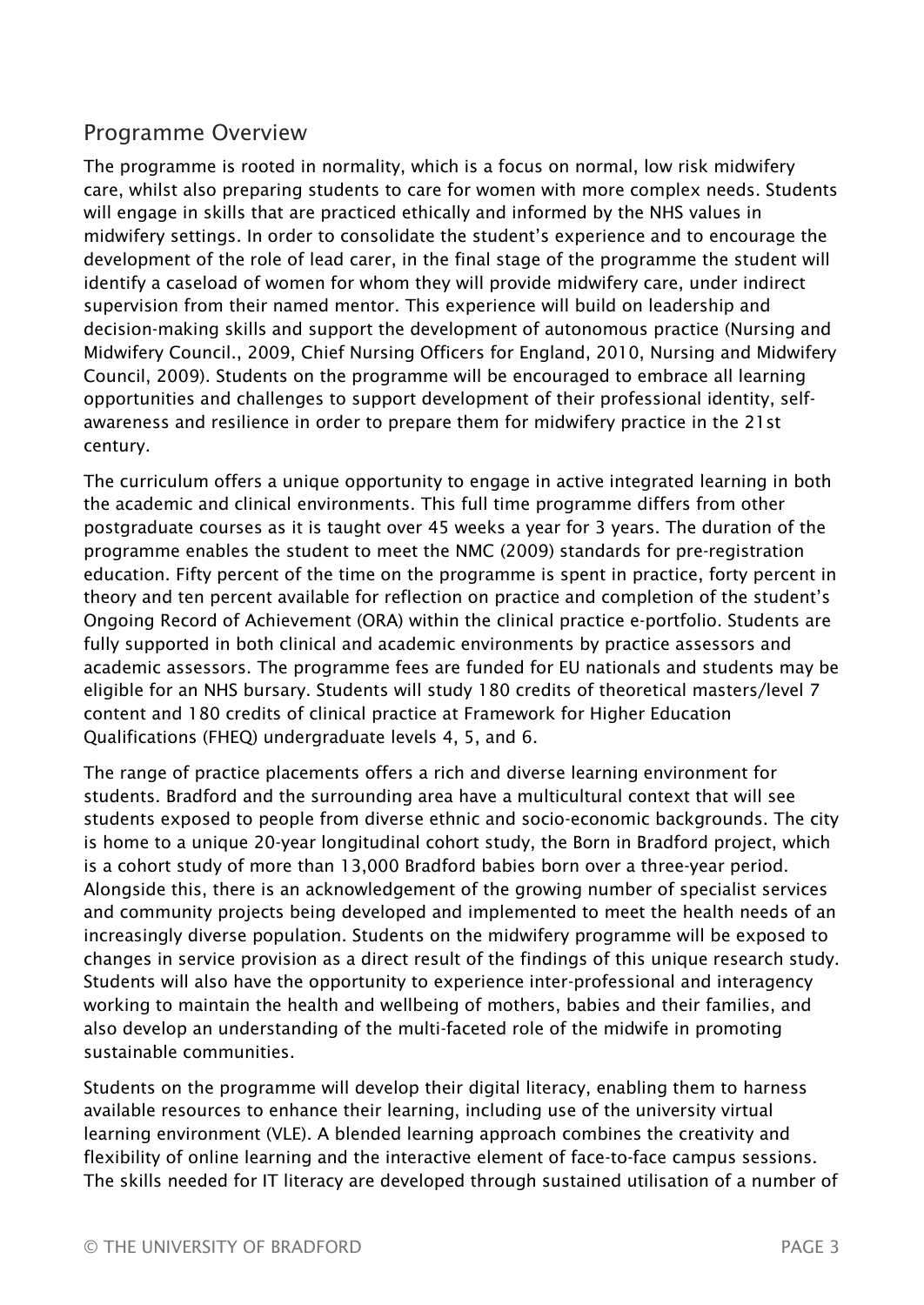VLE platforms and e-learning tools such as Blogs during PBL; clinical e-portfolios to record practice experience and clinical practice assessment; a number of e-learning packages to support delivery of care in placement; use of databases to conduct literature searches and for maintenance of a development e-portfolio detailing personal growth during the programme. Students will develop a range of attributes and skills including enhanced communication, team working, problem solving, autonomy and self-efficacy through completion of the programme, which are all valuable for employability in a wide range of roles.

Our core aim is to prepare midwives who can provide safe and effective care for women and their families. Whilst there are opportunities to exit this programme and be offered an academic award in Health Studies, successful completion of all the requirements for the Master's Degree in Midwifery Studies are required before application to the Nursing and Midwifery Council (Professional, Statutory and Regulatory body) for entry to the Midwifery Register.

### Programme Aims

The programme is intended to:

- A1 Develop the skills and knowledge commensurate with a graduate which will enable students to meet National and European requirements for professional registration.
- A2 Develop the skills and knowledge which will enable students to engage in an ethical, informed and skilled manner in contemporary midwifery practice and to live and work in a globally sustainable way.
- A3 Develop the skills and knowledge which will enable students to meet the lifelong learning demands of working as autonomous practitioners within multi-professional teams and dynamic environments.

### Programme Learning Outcomes

To be eligible for the Framework for Higher Education Qualifications Level 7 award of Postgraduate Certificate in Health Studies, students will be able to:

- P1 Identify the underlying concepts and principles associated with midwifery practice and demonstrate the ability to critically analyse, evaluate and apply these within the context of health.
- P2 Critically evaluate threshold concepts in order to interpret and synthesise evidence to develop lines of argument. Make evidence based judgments in accordance with theories and concepts relevant to midwifery practice
- P3 Use creative arguments to explore the appropriateness of different approaches to solving problems related to health and wellbeing.
- P4 Communicate the results of their practice and written work accurately using a broad range of evidence to underpin structured and coherent arguments.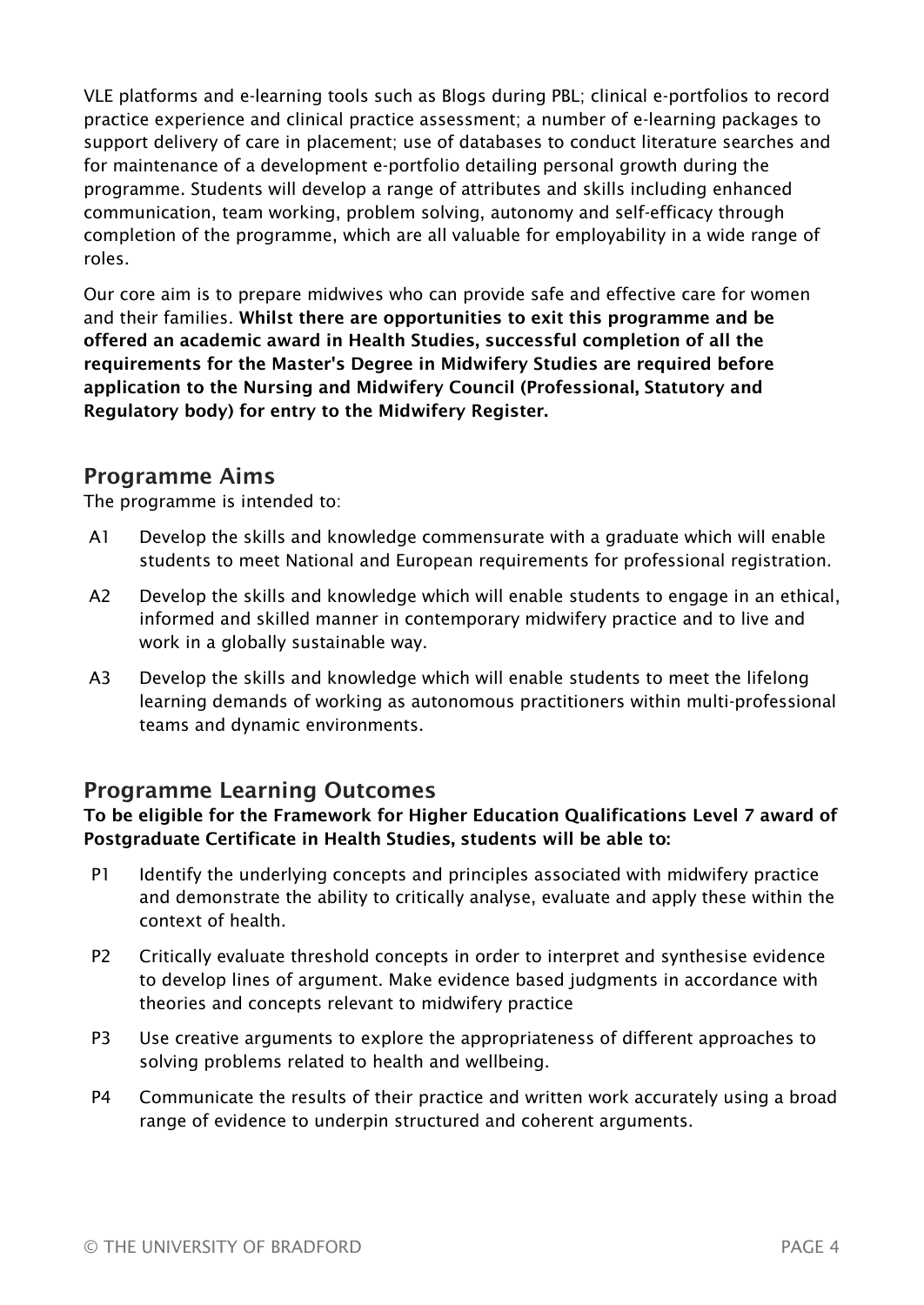- P5 Be an independent learner capable of continuing their professional development, using skills in critical reflection, reflexivity, action planning and self-evaluation. Collaborate and build working relationship with others.
- P6 Use creative arguments to explore and critically evaluate knowledge of professional, political and ethical principles with an emphasis well-being and to undertake sustainable midwifery practice.
- P7 Critically reflect on midwifery clinical situations demonstrating knowledge of the qualities and transferable skills necessary for employment including: accountability, autonomy and responsibility for professional practice.
- P8 Practise safely under direct the supervision of a midwife to meet the competencies as set out by the NMC first progression point.

### Additionally, to be eligible for the FHEQ Level 7 award of Postgraduate Diploma in Health Studies, students will be able to:

- P9 Critically evaluate and synthesise midwifery knowledge, demonstrating an in depth understanding of health beliefs and concepts of wellbeing and the way in which these have developed.
- P10 Synthesise and apply underlying threshold concepts to the context of midwifery practice. Make evidence based judgments in accordance with theories and concepts relevant to midwifery practice
- P11 Use creative arguments to explore knowledge and understanding of the main methods of enquiry in health and social care, critically evaluating different approaches to problem solving related to health and wellbeing.
- P12 Effectively communicate information, arguments and analysis in a variety of forms to specialist and non-specialist audiences including women and their families
- P13 Skilled in critical and creative thinking and able to take personal responsibility for own learning whilst contributing to the development of peers through collaborative working in midwifery.
- P14 Critically evaluate and apply knowledge of professional, political and ethical principles with an emphasis on well-being and to undertake sustainable midwifery practice.
- P15 Critically reflect upon and evaluate decision-making, demonstrating qualities and transferable skills necessary for employment including initiative in solution focused problem solving, personal responsibility and accountability in midwifery practice.
- P16 Practise safely as lead carer (with indirect supervision) in normal labour and contribute to multi-disciplinary team working to meet the NMC essential skills clusters for entry to the register for intrapartum care.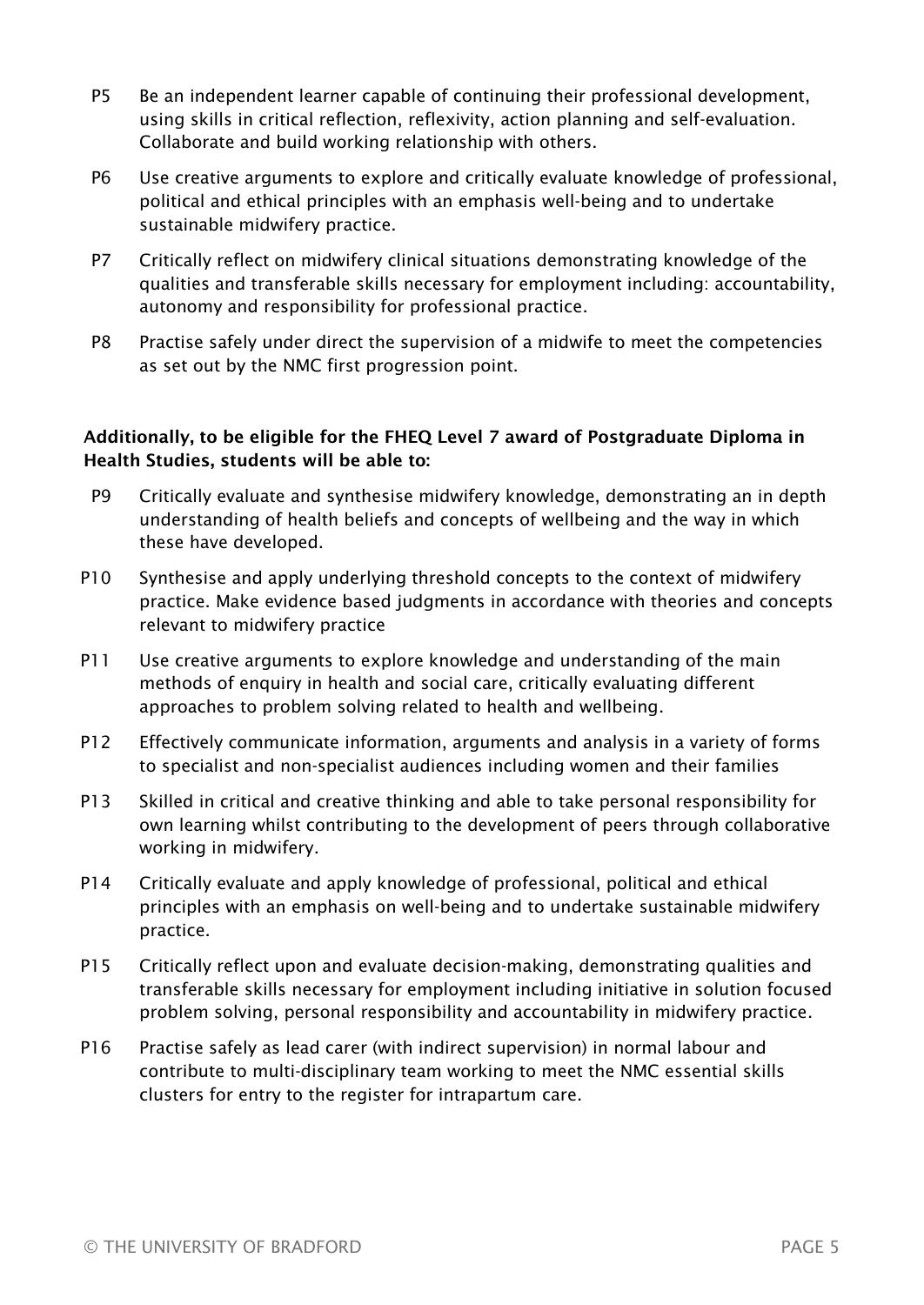### Additionally, to be eligible for the FHEQ Level 7 Degree award Master in Health Studies or Midwifery Studies, students will be able to:

- P17 Critically evaluate and interpret midwifery clinical situations on the basis of sound knowledge of physiological concepts and research informed evidence base of midwifery practice whilst promoting normality; placing the woman and her family at the centre of care.
- P18 Synthesise and apply underlying threshold concepts to the context of midwifery practice. Make evidence based judgments in accordance with theories and concepts relevant to midwifery practice.
- P19 Use creative arguments to explore and critically evaluate an area of public healthcare from a global midwifery perspective, drawing on main methods of enquiry in health and social care.
- P20 Communicate effectively and professionally information, problems or solutions to diverse audiences through a variety of media.
- P21 Assess and creatively manage own learning and contribute to self and peer development through collaborative working in both midwifery and multi-disciplinary groups.
- P22 Demonstrate a critical knowledge and in-depth understanding of professional, political and ethical principles, with an emphasis on midwifery from a global perspective, promoting well-being and sustainable midwifery practice and multidisciplinary team working
- P23 Critically reflect upon and evaluate decision making, demonstrating qualities and transferable skills necessary for employment including initiative in solution focused problem solving, personal responsibility and accountability in midwifery practice.
- P24 Practise competently without the need for direct supervision safely and effectively whilst contributing to multi-disciplinary team working achieving all NMC (2009) requirements for entry to the register.

Please note: Whilst there are opportunities to exit this programme and be offered an academic award in Health Studies, successful completion of all the requirements for the Master's Degree in Midwifery Studies are required before application to the Nursing and Midwifery Council (Professional, Statutory and Regulatory body) for entry to the Midwifery Register.

# Learning and Teaching Strategy

The curriculum is based on the principles of active and collaborative learning, underpinned by the educational philosophy inherent in problem based learning (PBL). Student engagement is integral to learning situations which are participatory and collaborative. A variety of workshops will introduce students to simulation, using creative media for example film making and games using play to enhance learning. E-portfolios will be used to support students in documenting personal, academic and clinical learning gains and development throughout the programme; building skills in critical reflection, action planning and self-evaluation. Each episode of learning starts with an enigma, which is explored to identify prior knowledge and generate questions to promote problem solving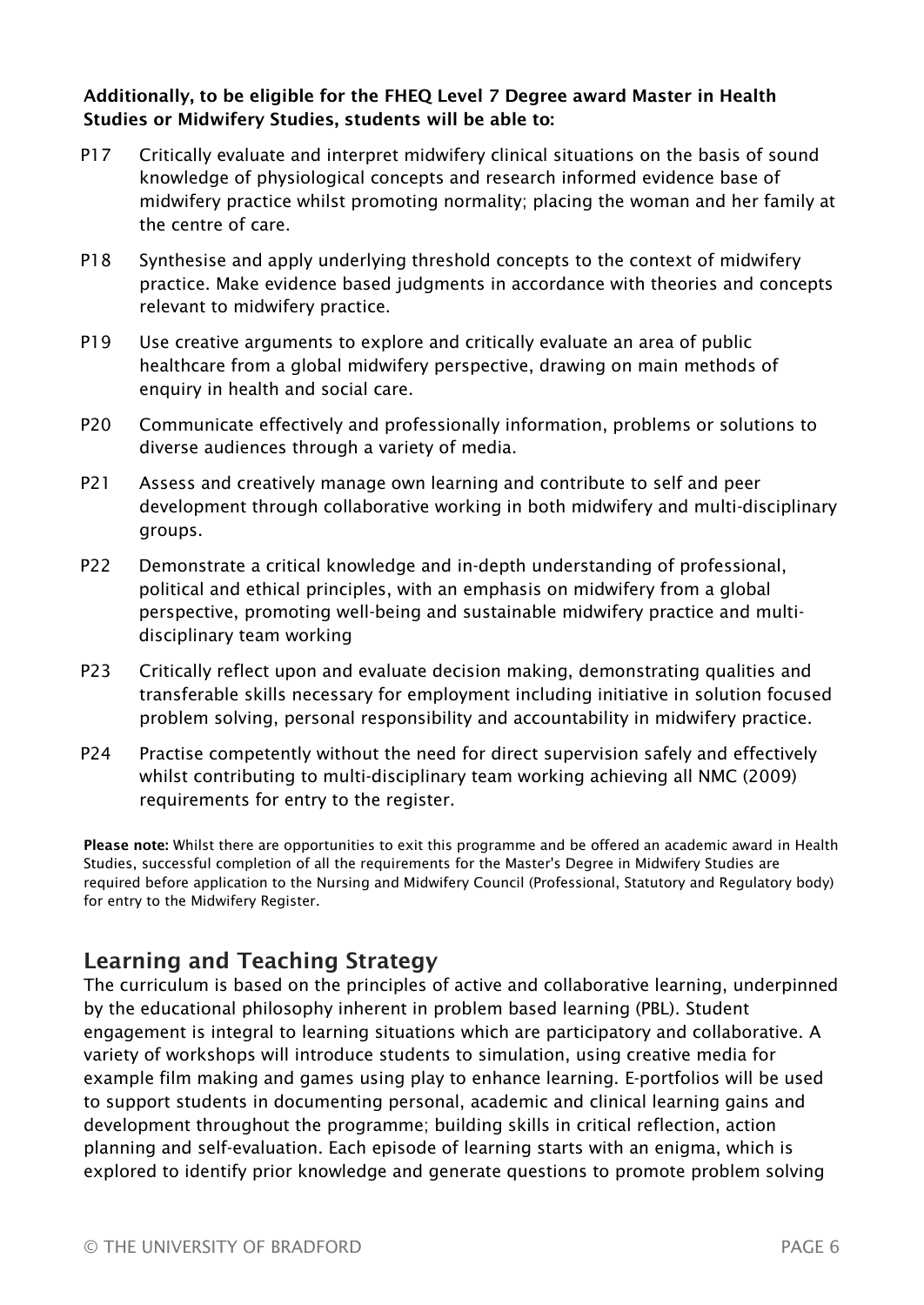in a stimulating learning environment. Students will be supported to enhance skills of research, and research appreciation, to enable them to examine empirical evidence pertaining to perspectives of women's health in a national and international context. Key academics and clinicians will share their research being undertaken locally. Our threshold concepts, considered to be troublesome knowledge, underpin the student learning experience at each stage.

Clinical placement learning towards achievement of the competencies is supported by standards for supervision and assessment (NMC 2019) . Students will be allocated to different practice supervisors to facilitate a range of learning opportunities. Whilst students will have a minimum of 300 hours for each module with their assessed placement there is a requirement that all students must complete 4600 hours (including university teaching, reading and examination weeks) by the end of the programme and therefore each year students will attend other learning environments for additional experiences. Students will also have support from a named academic assessor via the Ongoing Record of Achievement (ORA), email and placement visits.

### Stage 1

In the PG Certificate level (stage 1), PBL enigmas will introduce students to core social, cultural, psychological and ethical concepts, providing students with the early skills to work under the direct guidance of the midwife; understanding the rationale for support provided to women. The focus will be on the local community and key health and wellbeing priorities. Students practice skills will be underpinned by key lectures and workshops that integrate anatomy, physiology and sociological concepts. Learning activities will support the development of individual self-awareness and resilience. Additionally students will be supported by series of tutorials with research active staff to examine empirical research evidence to enhance student's critical thinking skills.

### Stage 2

As the programme progresses into PG Diploma (stage 2) student's capacity for research analysis and application is increased, new study skill activities and authentic scenarios bring together more complex concepts. Student focus will move to take on a national perspective of health and wellbeing and societal issues for women and their families. Key lectures and workshops develop students' confidence in decision making within midwifery situations, which as students progress towards the end of this stage, will include care for women with increasingly complex needs.

### Stage 3

In the Masters, (stage 3) students will enhance critical appraisal skills and knowledge of research methodologies. Students will be supported in applying their skills and knowledge by undertaking a critical review of a global aspect of maternal well-being in order to identify areas for potential practice development. Theoretical concepts of leadership and change management will add depth to the student's study. Students will be able to identify individual strengths and areas for further development. The PBL enigmas in this year will enable students to explore complex clinical and global maternal health issues. These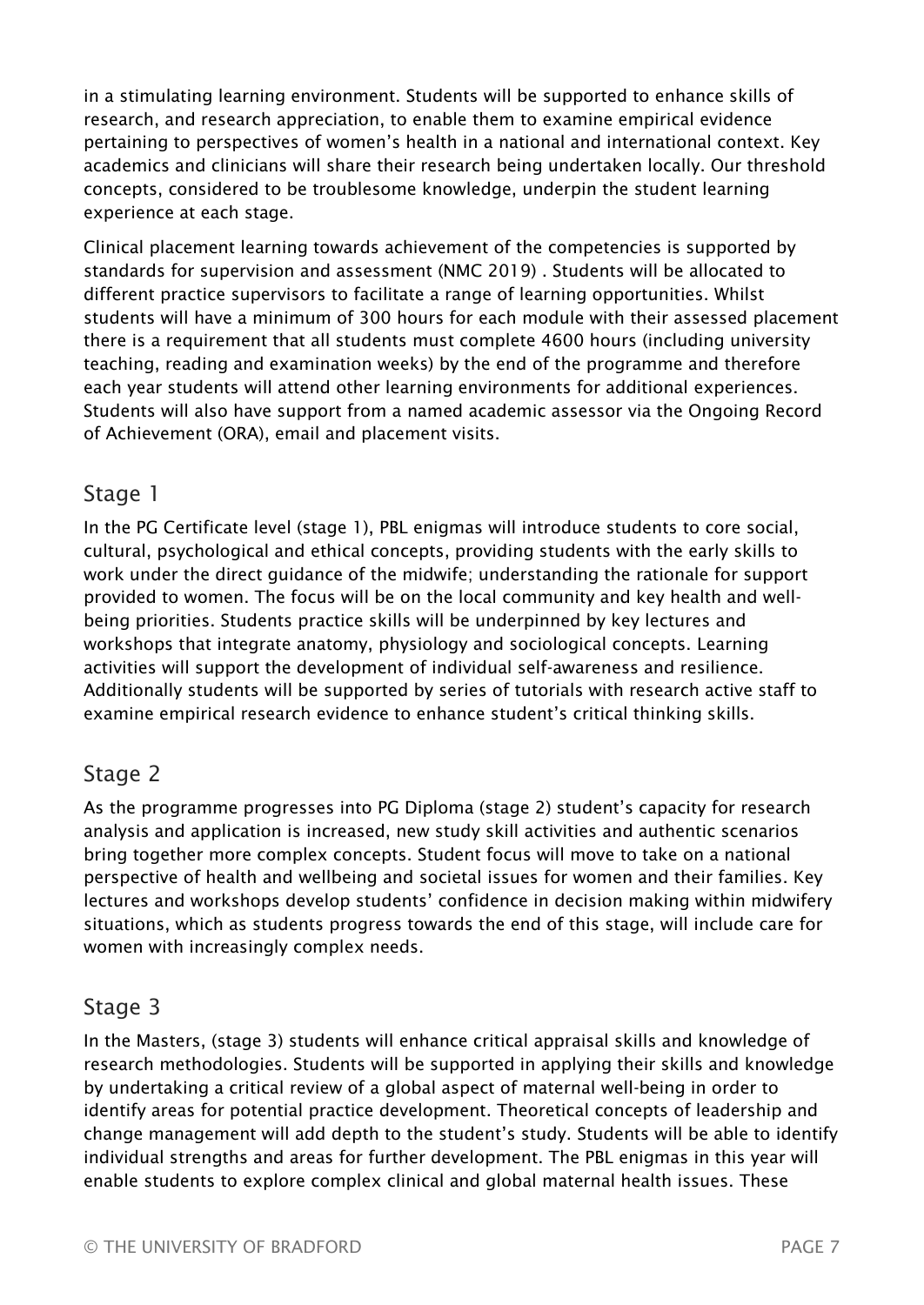activities provide students with areas of theoretical depth, detailed midwifery practice understanding, and engagement in new ways of thinking. Practice placements will enable students to progress from indirect supervision to long arm supervision during the caseloading placement, demonstrating sound decision-making and leadership skills. The Theoretical weeks will vary from 35 – 40 hours per week and the practice weeks between 35 and 38 hours per week.

# Placement and/or Study Abroad

This programme provides the opportunity for students to undertake a two week elective work placement or period of study at home or abroad related to aspects of local, national or global maternal health issues towards the end of the final year. The placement is for a minimum of 60 hours but can be extended to accommodate a longer period if required.

Students are responsible for arranging and financing all expenses which completing such a placement would incur including travel and accommodation. Many undertake fundraising activities and some obtain support through successful funding or award applications.

A report justifying the choice of placement area must be submitted prior to commencement. The learning experience is then presented to peers, academics and clinicians on completion. Planning, undertaking and evaluating the elective all form part of the students' clinical experiences and evidence for achievement of the placement will be submitted via a clinical e-portfolio: Ongoing Record of Achievement (ORA).

### Assessment Strategy

The assessment strategy complies with the University of Bradford regulations and NMC requirements for pre-registration midwifery programmes (Nursing and Midwifery Council., 2009, Nursing and Midwifery Council, 2009) and also encompasses the tenets of the [University of Bradford Curriculum Framework.](http://www.bradford.ac.uk/educational-development/programme-design-and-development/curriculum-framework/) It addresses the need to assess knowledge, understanding and skill and their application in midwifery practice. The assessment strategy reflects the need to ensure that the programme produces midwives who are safe in practice and fit for academic award.

# Assessment of theoretical components

The Curriculum Framework (2018) recommends diversity of assessment to examine a wide range of programme or module outcomes, therefore a range of summative assessment methods have been selected. Knowledge and understanding are assessed by Ipsative multiple choice questions (MCQ); this is a computer marked exam. An Ipsative assessment enables the student to identify the breadth of knowledge required and then personal progression throughout the programme, enabling students to take responsibility for their own learning and development. The assessment strategy includes a synoptic assessment, which facilitates holistic assessment of a range of module learning outcomes. An opportunity to experience a range of assessment methods includes presentations, written assignment and critical writing BLOG. The student is enabled to demonstrate the acquisition and application of knowledge that includes the context of practice.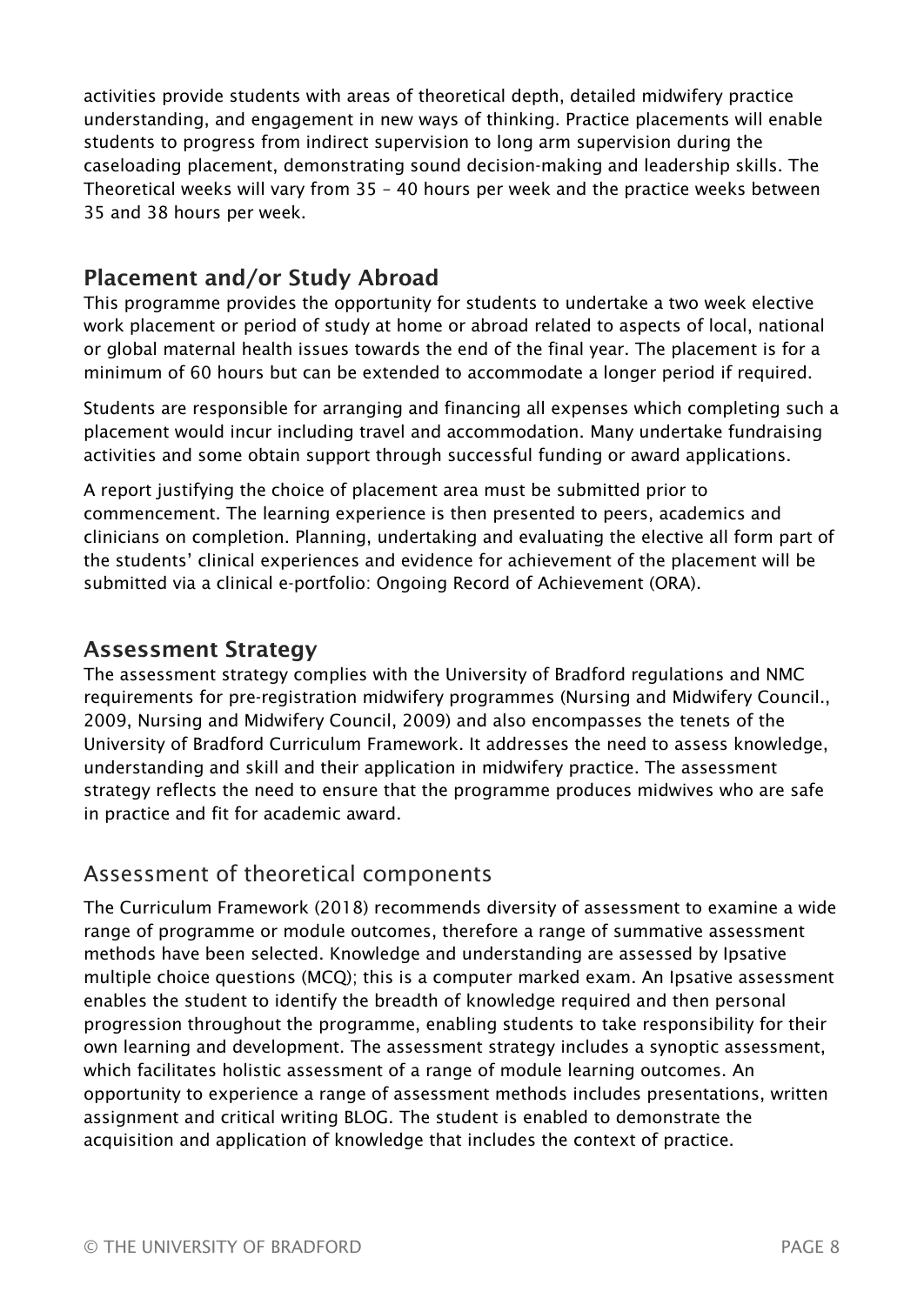The curriculum assessment strategy also includes the use of formative assessment methods to support development of knowledge, understanding and assessment literacy. These will include a formative opportunity at both the ipsative and synoptic assessment methods described above.

# Assessment of practice

The practice assessor will be responsible for assessment of students in clinical practice, with the student demonstrating competency through actively engaging in the care of women and their families. Students are required to provide evidence of their learning in their ORA. The practice assessor will verify this information by undertaking a final placement interview, which includes grading of practice. The students are assessed against stage specific criterion that reflects students learning throughout each practice placement. Only practice assessors who have previously met the requirements for sign-off status and were on the practice assessor register can assess students (Nursing and Midwifery Council, 2019). To meet the NMC criteria for grading of practice the final placement Ongoing Record of Achievement marks will count towards the final award and are embedded within the module Questioning Midwifery Knowledge (Level 7) portfolio of assessment.

## Assessment Optionality

During the programme students will have the opportunity to submit selected assessments that have been developed from a range of formatively assessed work. Students will receive feedback and develop their work accordingly and then choose which piece to submit for summative assessment. Optionality not only includes choice of which piece of work to include, but also choice in topic focus.

### Curriculum

Students study 120 credits a year. All modules are core to the programme. In limited circumstances, the curriculum may change, in accordance with the University's programme monitoring and review processes.

| <b>FHEQ Level</b> | Module Title                  | Credits | <b>Study Period</b> | <b>Module Code</b> |
|-------------------|-------------------------------|---------|---------------------|--------------------|
|                   | Beginning Midwifery Knowledge | 60      | <b>Full Year</b>    | <b>MID7010-E</b>   |
| 4                 | Midwifery Care and Practice 1 | 30      | Terms $1+2$         | PRP4012-C          |
|                   | Midwifery Care and Practice 2 | 30      | Terms $1+2$         | PRP4013-C          |

### Stage 1 Modules (Postgraduate Certificate)

At the end of stage 1, students will be eligible to step off or exit with the award of Postgraduate Certificate (Health Studies) if they have successfully completed at least 60 credits at FHEQ Level 7, completed the additional hours required towards meeting the final NMC Standard and achieved the award learning outcomes. This award does not confer eligibility to register with the Nursing & Midwifery Council (NMC) as a Registered Midwife.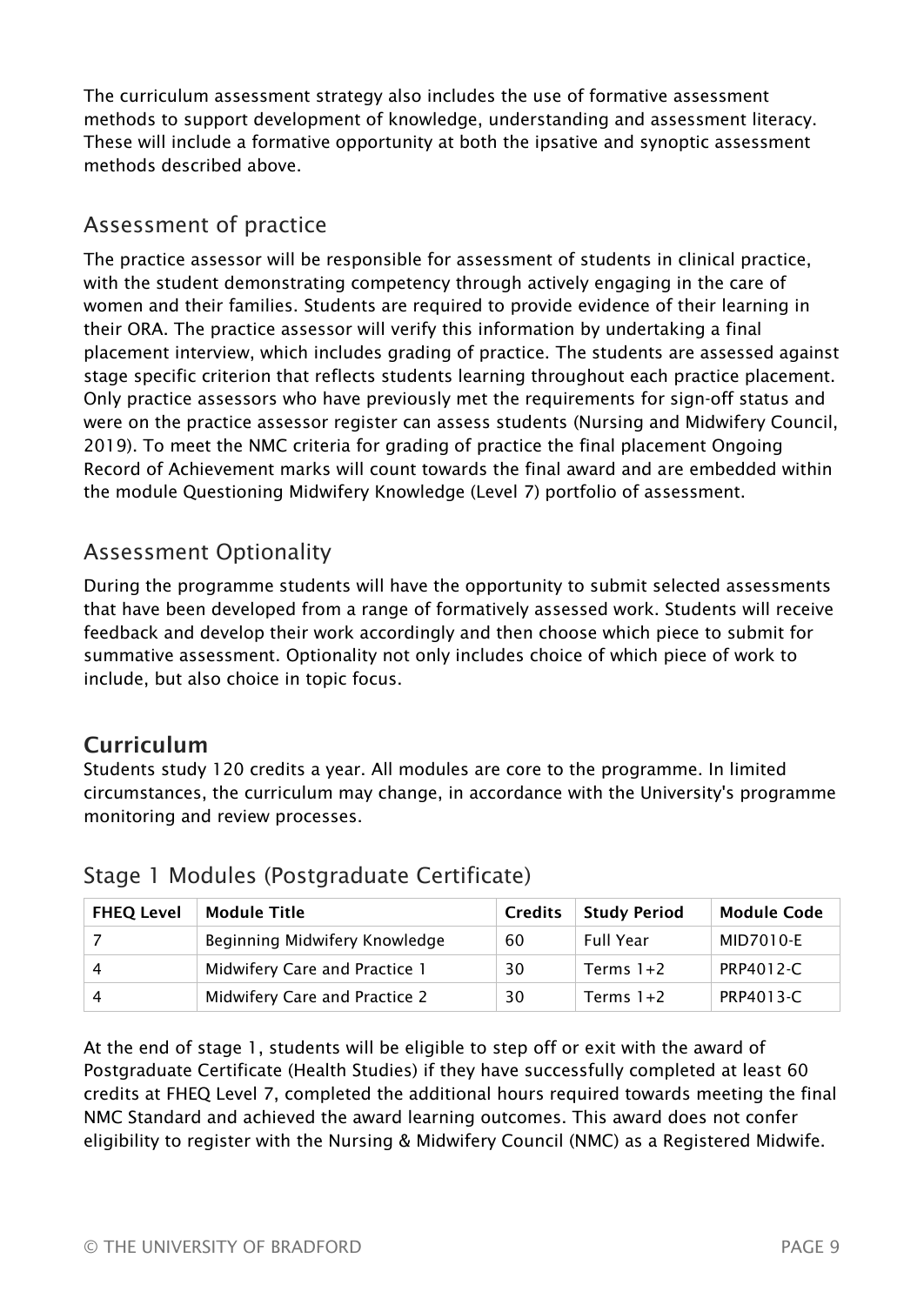| <b>FHEQ Level</b> | <b>Module Title</b>            | <b>Credits</b> | <b>Study Period</b> | <b>Module Code</b> |
|-------------------|--------------------------------|----------------|---------------------|--------------------|
|                   | Developing Midwifery Knowledge | 60             | <b>Full Year</b>    | MID7011-E          |
|                   | Midwifery Care and Practice 3  | 30             | Semester 1          | MID5003-C          |
|                   | Midwifery Care and Practice 4  | 30             | Terms $2+3$         | MID5004-C          |

Stage 2 Modules (Postgraduate Diploma)

At the end of stage 2, students will be eligible to step off or exit with the award of Postgraduate Diploma (Health Studies) if they have successfully completed at least 120 credits at FHEQ Level 7, completed the additional hours required towards meeting the final NMC Standard and achieved the award learning outcomes. This award does not confer eligibility to register with the Nursing & Midwifery Council (NMC) as a Registered Midwife.

# Stage 3 Modules (Degree of Master)

| <b>FHEQ Level</b> | <b>Module Title</b>                 | <b>Credits</b> | <b>Study Period</b> | <b>Module Code</b> |
|-------------------|-------------------------------------|----------------|---------------------|--------------------|
|                   | Questioning Midwifery Knowledge     | 60             | <b>Full Year</b>    | MID7012-E          |
|                   | Midwifery Care and Practice 5a & 5b | 30             | Semester 1          | MID6004-C          |
|                   | Caseload and Leadership             | 30             | Terms $2+3$         | MID6008-C          |

Students will be eligible to exit with the award of Degree of Master of Science (Health Studies) if they have successfully completed at least 180 credits at FHEQ Level 7 and achieved the award learning outcomes. This award does not confer eligibility to register with the Nursing & Midwifery Council (NMC) as a Registered Midwife.

Students will be eligible for the target award of Degree of Master of Science in Midwifery Studies if they have successfully completed at least 360 credits, totalling the NMC required 4600 hours and achieved the award learning outcomes. Only the award of MSc Midwifery Studies confers eligibility to register with the Nursing & Midwifery Council (NMC) as a Registered Midwife.

# Assessment Regulations

Due to the vocational nature of the programme and the requirements of the Nursing and Midwifery Council, the MSc Midwifery Studies programme falls outside the scope of the standard University Assessment Regulations and is subject to programme-specific regulations. Detailed regulations for progression and award in the MSc Midwifery Studies programme and its interim awards can be found in appendix 2 of this specification.

# Admission Requirements

We take into consideration a number of factors when assessing your application. It's not just about your grades; we take the time to understand your personal circumstances and make decisions based on your potential to thrive at university and beyond.

This programme is for current graduates that meet UK residency criteria, including those who are international students. A typical applicant will have a first degree (Bachelor's with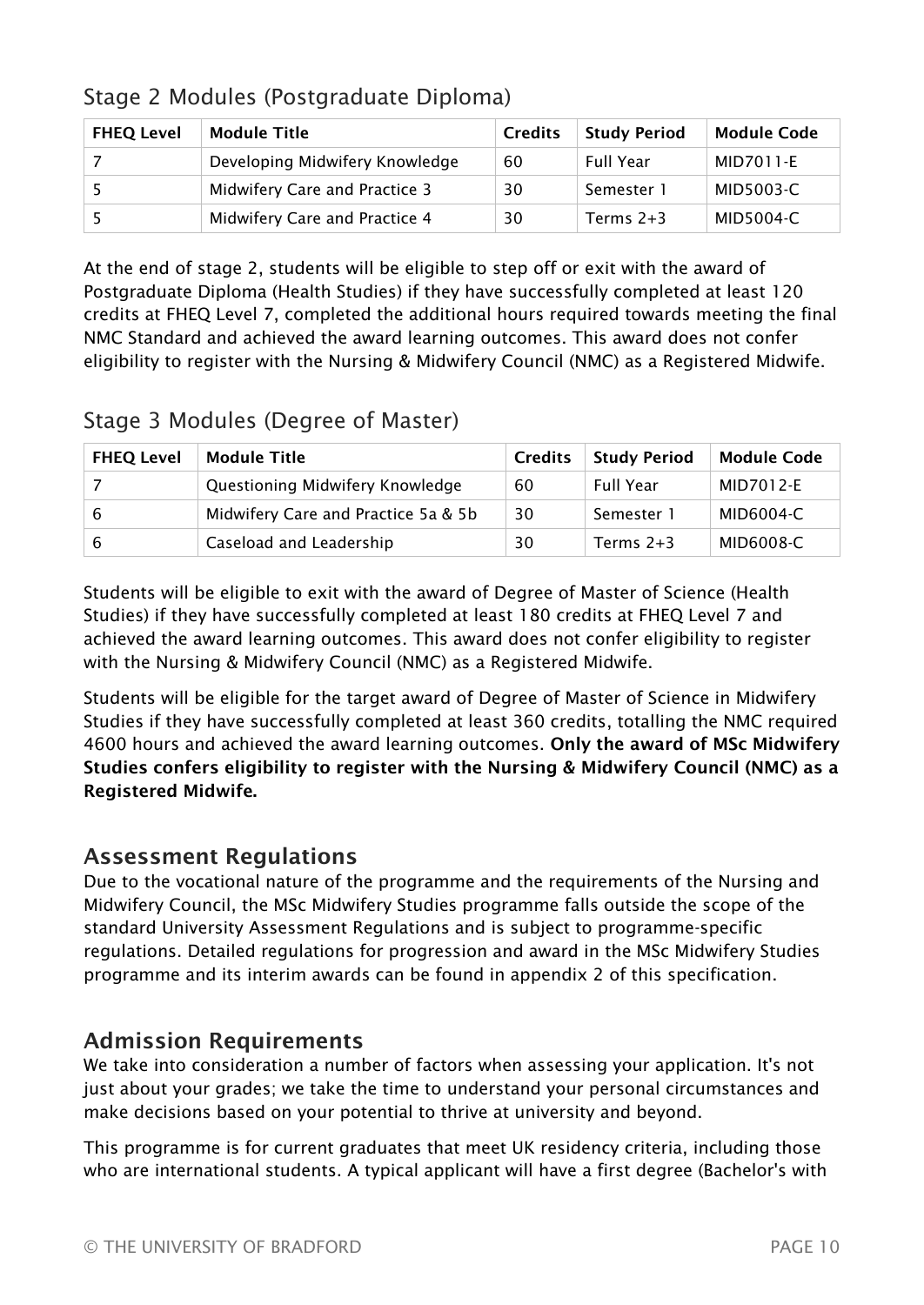Honours) classified at lower 2nd class (2:2) or higher. For details of equivalent international qualifications, visit:<https://www.bradford.ac.uk/international/country/>

Successful applicants will also need:

- 5 GCSEs at grade 4/C or above, including GCSE English Language and Maths (NMC requirement) and either Biology or Combined Science.
- For international students, evidence of equivalent study of sciences. Stricter English Language requirements apply and applicants require English proficiency at a minimum of IELTS 7.0, with no sub-test lower than 6.0, or the equivalent score in another recognised test: [www.brad.ac.uk/international/entry-requirements/](https://www.brad.ac.uk/international/entry-requirements/)
- Agreement to undertake DBS and Occupational Health Assessment.

Candidates who meet the admission requirements will be offered a place subject to successful face to face interview.

Please note: this information relates to the contemporary recruitment cycle when this document was published. It may be different for the current cycle. To check the entry tariff in effect, visit the course page: <https://www.bradford.ac.uk/courses/pg/midwifery-studies-msc/>

### Access

Applications are particularly welcomed from returners to study aged 25 or over at the start of the programme, armed forces families, carers and care leavers, refugees and asylum seekers, and Romani or Traveller families.

Disabled students' applications are considered on the same grounds as all students. Applicants may wish to check with our Disability Service before applying by visiting: [www.bradford.ac.uk/disability/before/](http://www.bradford.ac.uk/disability/before/)

All students are offered screening from the Disability Service on entry to the programme to aid identification of any specific learning difficulties. Students will gain access to information which will provide specific study support.

### Recognition of Prior Learning

The NMC does not permit the application of prior learning experiences within midwifery programmes to a registerable qualification.

The University welcomes applications from all potential students and most important in the decision to offer a place is our assessment of a candidate's potential to benefit from their studies and of their ability to succeed on this particular programme. Consideration of applications will be based on a combination of formal academic qualifications and other relevant experience.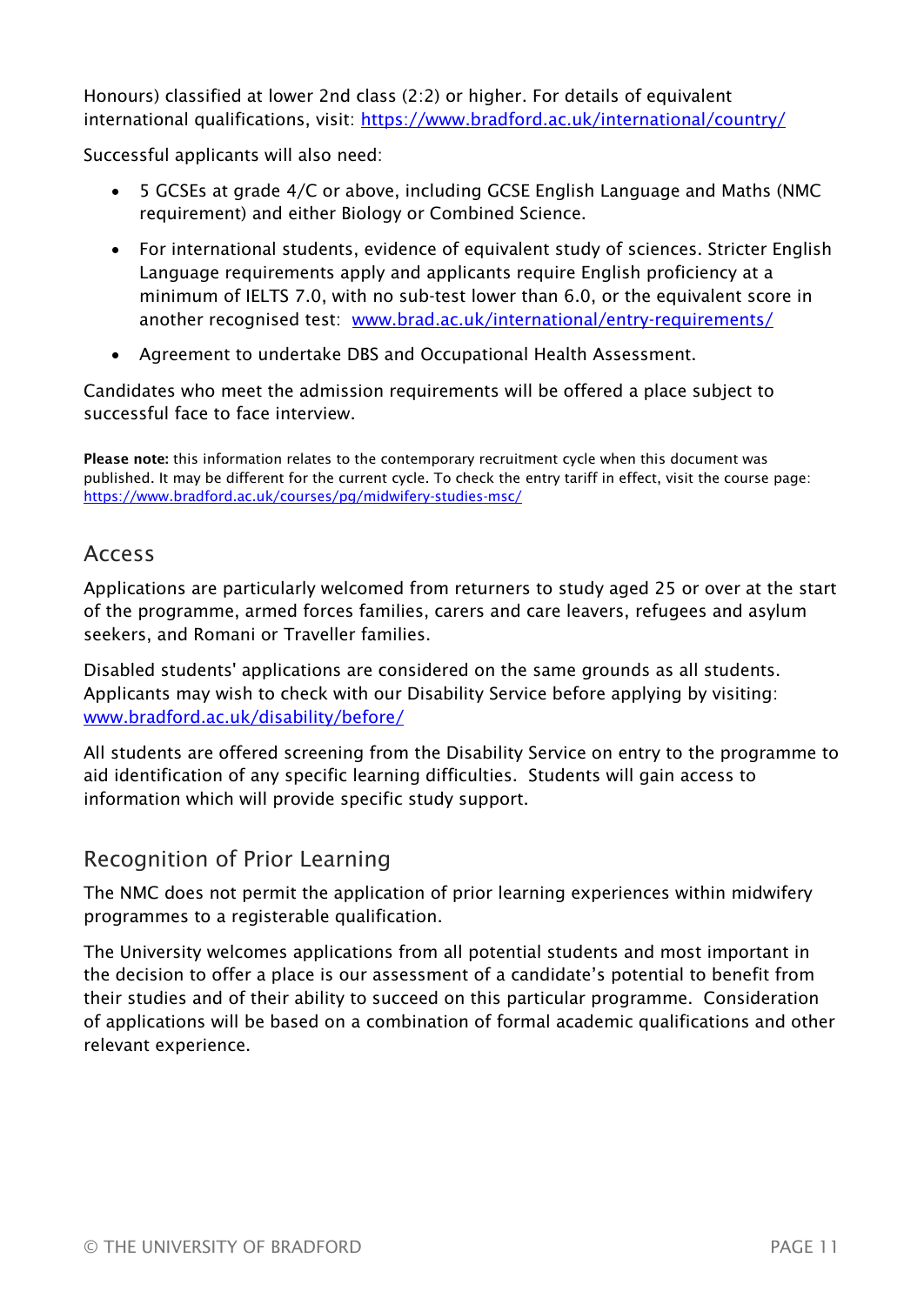## Appendix 1: References

- Alliance, M. M. H. (2014) *Maternal Mental Health, everyone's business.* Available from: <http://maternalmentalhealthalliance.org.uk/> (Accessed 23.7.2015).
- Bromley, M. (2011) *Clinical Human Factors Group Working with clinical professionals and managers to make healthcare safer.* Available from:<http://www.chfg.org/> (Accessed 24 November 2015).
- Chief Nursing Officers for England, N. I., Scotland and Wales. (2010) *Midwifery 2020: Delivering expectations.*  Health, D. O. Jill Rogers Associates,
- Department of Health Mental Health Service Reform (2012) *Maternal Mental Health Pathway.* Gov.UK: Available from:<https://www.gov.uk/government/publications/maternal-mental-health-pathway> (Accessed 23.7.15).
- Francis, R. (2013) Report of the Mid Staffordshire NHS Foundation Trust Public Inquiry Executive Summary. UK, The Stationery Office.
- Hmelo-Silver, C. E. (2004) Problem-based learning: What and how do students learn? *Educational Psychology Review,* 16 (3), 235-266.
- Kirkup, B. (2015) The Report of the Morecambe Bay Investigation. The Stationery Office, William Lea Group.
- Local Government Association (2010) Marmot Review report 'Fair Society, Healthy Lives '. Local Government association.
- Maternal Mental Health Alliance (2014) *Maternal Mental Health, everyone's business.* Available from: <http://maternalmentalhealthalliance.org.uk/> (Accessed 23.7.2015).
- Meyer, J. and Land, R. (2003) *Threshold concepts and troublesome knowledge: linkages to ways of thinking and practising within the disciplines.* University of Edinburgh.
- Nursing and Midwifery Council (2009) *Standards for pre registration midwifery education.* 2nd ed. London: NMC, Nursing and Midwifery Council. Available from: https://www.nmc.org.uk/standards/standardsfor-midwives/pre-2018-standards/standards-for-pre-registration-midwifery-education/ (accessed 21/04/21)
- Nursing and Midwifery Council. (2019) Standards for student supervision and assessment. London, NMC. [https://www.nmc.org.uk/globalassets/sitedocuments/education-standards/student-supervision](https://www.nmc.org.uk/globalassets/sitedocuments/education-standards/student-supervision-assessment.pdf)[assessment.pdf](https://www.nmc.org.uk/globalassets/sitedocuments/education-standards/student-supervision-assessment.pdf) Accessed 22/05/21 Ozturk, C., Muslu, G. K. and Dicle, A. (2008) A comparison of problem-based and traditional education on nursing students' critical thinking dispositions. *Nurse Education Today,* 28 (5), 627-632.
- Quality Assurance Agency for Higher Education (2013) UK Quality Code for Higher Education Part B. *Chapter B6: Assessment of Students and the Recognition of Prior Learning.* Gloucester, QAA.
- Rafferty, A. M., Philippou, J., Fitzpatrick, J. M. and Ball, J. (2015) Culture of Care Barometer. In: National Nursing Research Unit (Ed.) London, Kings College.
- The Stationery Office (2011) Healthy Lives, Healthy People: Our strategy for public health in England. London, England, TSO.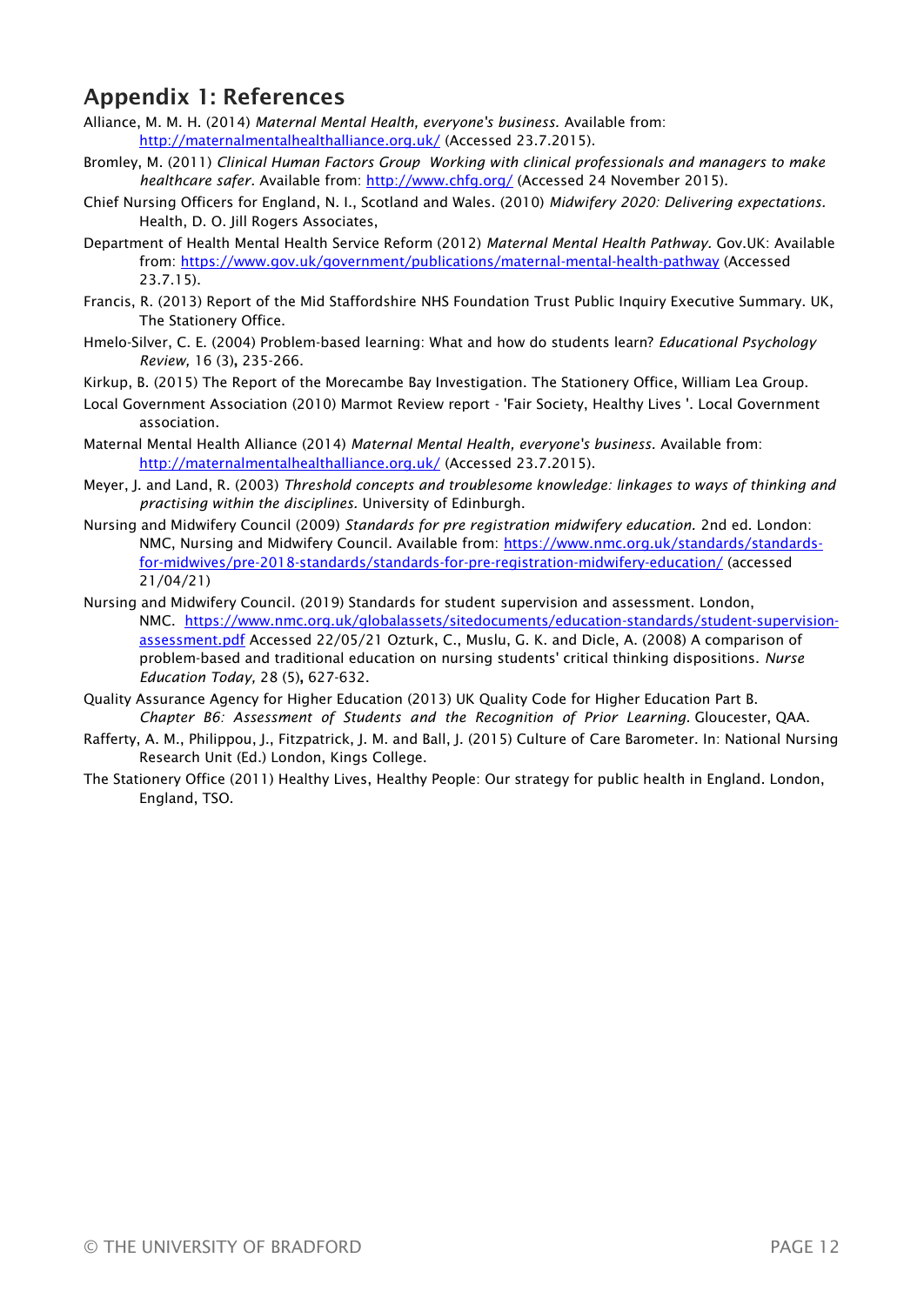# Appendix 2: Programme Regulations REGULATION GOVERNING THE AWARD OF THE DEGREE OF MASTER OF SCIENCE IN MIDWIFERY STUDIES FROM ACADEMIC YEAR 2016/17

### 1. ADMISSION

- 1.1. All applicants must submit a formal application before beginning a course of study for a postgraduate award
- 1.2. An applicant for a course of study leading to the Degree of Master must have obtained the following:
	- 1.2.1. A Degree of Bachelor of an approved university or of the Council for National Academic Awards or of any other approved degree-awarding body.

### 2. STUDY REQUIREMENTS

This programme is made up of 180 credits at level 7 and 60 credits at level 4, 60 credits at level 5, 60 credits at level 6 studied over and will be studied over a three stage period.

#### 2.1.STAGE 1

2.1.1. Students must study units amounting to 60 credits at Level 7 and 60 Credits at Level 4 amounting to a total of 120 credits.

#### 2.2.STAGE 2

2.2.1. Students must study units amounting to 60 credits at Level 7 and 60 Credits at Level 5 amounting to a total of 120 credits.

#### 2.3.STAGE 3

2.3.1. Students must study units amounting to 60 credits at Level 7 and 60 Credits at Level 6 amounting to a total of 120 credits.

#### 3. COURSES OF STUDY

3.1. Students will study linked units of no less than 60 credits at post graduate level and 60 credits, divided into two 30 credit modules at undergraduate level each year.

#### 4. PURSUIT OF COURSE OF STUDY INCLUDING CREDIT IMPORTATION

4.1. This programme is exempt from the regulations related to Recognition of Prior Learning.

#### 5. PROGRESSION BETWEEN STAGES

- 5.1. Students may progress from Stage 1 to Stage 2 of the programme if they achieve at least 40% in individual modules amounting to 120 credits, no compensation is permitted. All components of assessment must be passed at 40% or above, where a component has a higher pass mark the requirement will be indicated in the module descriptor.
- 5.2. Students may progress from Stage 2 to Stage 3 of the programme if they achieve at least 40% in individual modules amounting to 120 credits, no compensation is permitted. All components of assessment must be passed at 40% or above, where a component has a higher pass mark the requirement will be indicated in the module descriptor.

#### 6. SUPPLEMENTARY ASSESSMENT

6.1. Students are permitted to undertake supplementary assessment on one occasion only for Level 7 modules, in line with Regulations Governing Postgraduate Awards.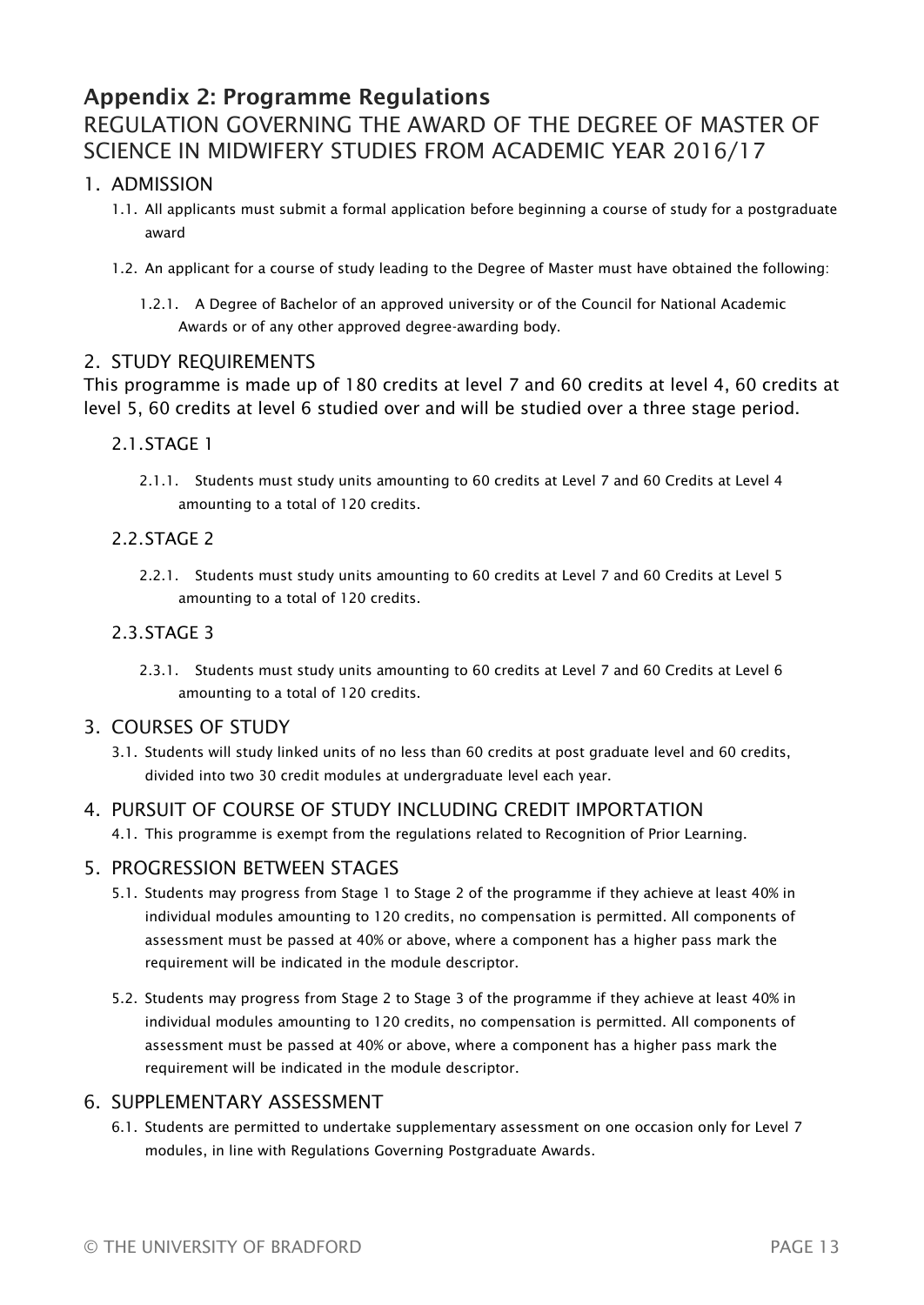- 6.2. Students may be permitted to undertake supplementary assessment on one occasions only for Level 4, 5 or 6 modules, in line with the requirements of the NMC (2009).
- 6.3. A student who does not meet the 40% pass in all components of assessment detailed in 6.2 will be required to withdraw from clinical practice modules and will be withdrawn from the programme.

### 7. PERFORMANCE IN SUPPLEMENTARY ASSESSMENT

- 7.1. Students who, following Supplementary Assessment, meet the relevant requirements set out above may progress to the next Stage of the course of study. Students who have undertaken Supplementary Assessment with a view to attaining an award as set out below and who now meet those requirements shall be eligible for the award in question.
- 7.2. Students who have exhausted all the attempts permitted by the Board of Examiners and still do not meet the requirements either for progression or for an award, will be required to withdraw from the course of study.

### 8. CARRY FORWARD OF MARKS

8.1. The maximum carry forward module mark awarded to students following Supplementary Assessment will be capped at 40 or higher where the required pass mark for that component is above 40.

#### 9. ELIGIBILITY FOR AWARDS 9.1.POSTGRADUATE CERTIFICATE IN HEALTH STUDIES- INTERIM AWARD

- 9.1.1. Postgraduate Certificate in Health Studies To be eligible for the award of the Postgraduate Certificate in Health Studies, students must achieve at least 40 in individual modules amounting to 60 credits at Level 7.
- 9.1.2. Students who, in achieving the requirements set out in 9.1.1, attain an overall average of at least 58 in the assessments for the modules required shall be eligible for the award of the Postgraduate Certificate in Health Studies with Merit.
- 9.1.3. Students who, in achieving the requirements set out in 9.1.1, attain an overall average of at least 68 in the assessments for the modules required shall be eligible for the award of the Postgraduate Certificate in Health Studies with Distinction.

#### 9.2.POSTGRADUATE DIPLOMA IN HEALTH STUDIES - INTERIM AWARD

- 9.2.1. To be eligible for the award of the Postgraduate Diploma in Health Studies, students must achieve at least 40% in modules amounting to 120 credits at Level 7
- 9.2.2. Students who, in achieving the requirements set out in 9.2.1, attain an overall average of 58 in the assessments for the modules required shall be eligible for the award of the Postgraduate Diploma in Health Studies with Merit.
- 9.2.3. Students who, in achieving the requirements set out in 9.2.1, attain an overall average of 68 in the assessments for the modules required shall be eligible for the award of the Postgraduate Diploma in Health Studies with Distinction.

### 9.3.DEGREE OF MASTER OF SCIENCE IN HEALTH STUDIES – FINAL AWARD

- 9.3.1. To be eligible for the award of Degree of Master of Science in Health Studies, students must comply with the requirements as set out in 2.1, 2.2 and 2.3 and attain the following:
- 9.3.2. at least 40% in individual modules amounting to 180 Credits, all of which must be at Level 7.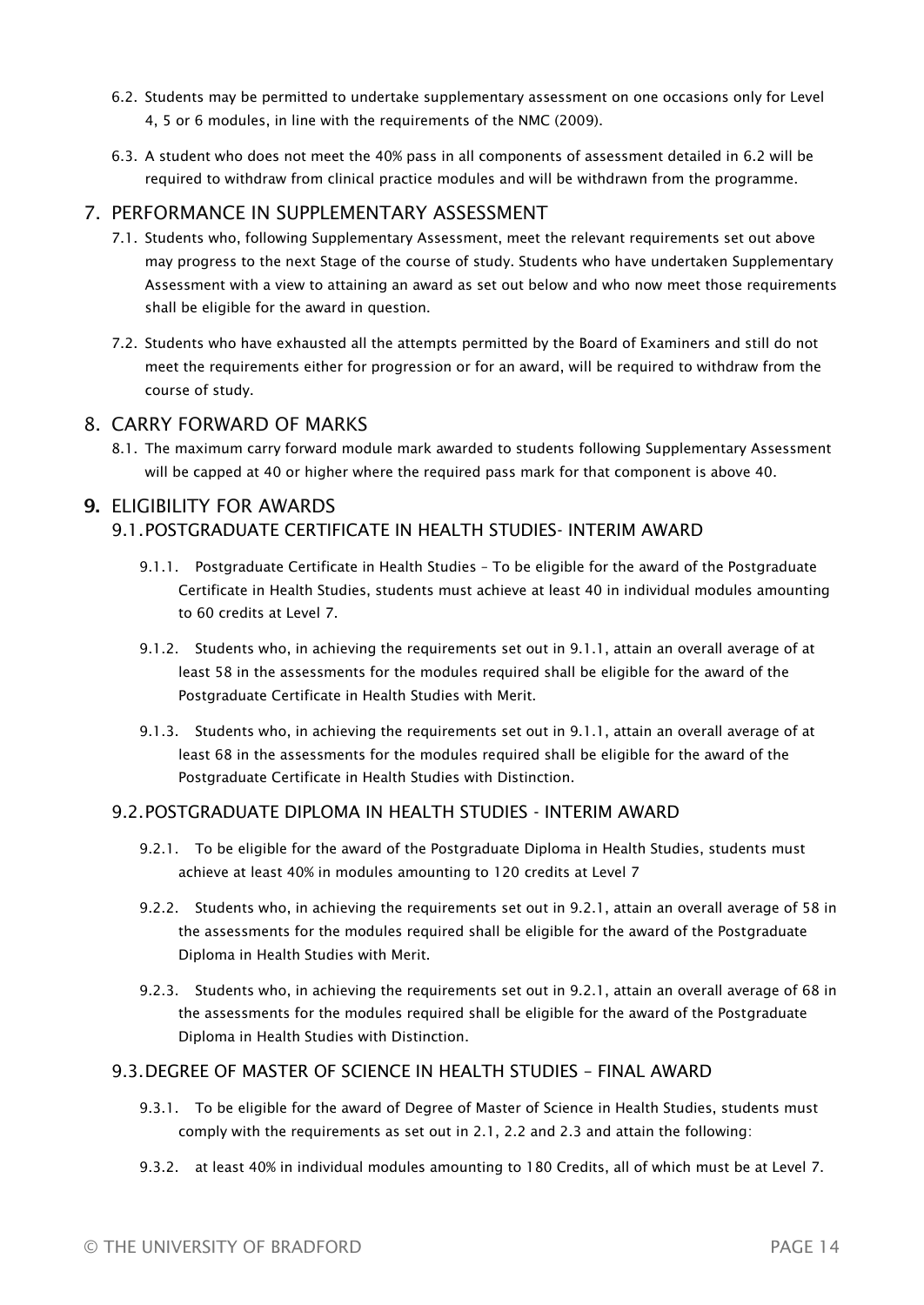#### 9.4.DEGREE OF MASTER OF SCIENCE IN MIDWIFERY STUDIES – FINAL AWARD

- 9.4.1. To be eligible for the award of the Degree of Master of Science in Midwifery Studies, and be eligible for registration with the NMC students must comply with the requirements set out in 2.1, 2.2, 2.3 above, and must achieve:
	- i) the requirements set out in 5.1, 5.2
	- ii) at least 40.0% in individual Level 7 modules amounting to 180 Credits, including individual components identified within individual modules that must be passed, and
	- iii) at least 40.0% in individual modules at undergraduate level 4, 5 and 6 amounting to 180 Credits, including individual components identified within individual modules that must be passed
- 9.4.2. Degree of Master of Science in Midwifery Studies shall, on the basis of a student's performance, be awarded by as follows:
	- i) MSc with Distinction
	- ii) MSc with Merit
	- iii) MSc
- 9.4.3. Students who attain an overall weighted average in all Level 7 modules of at least 68, shall be eligible for the award of the Degree of Master with Distinction.
- 9.4.4. Students who attain an overall weighted average in all Level 7 modules of at least 58, shall be eligible for the award of the Degree of Master with Merit.
- 9.4.5. Students who attain an overall pass in all modules shall be eligible for the award of the Degree of Master.
- 9.4.6. Students who achieve at least 40 in any number of individual modules at any level but who do not qualify for one of the above awards shall be eligible for the award of a Certificate of Continuing Education.

#### 10. AEGROTAT AWARDS

10.1. An Aegrotat degree of MSc may not normally be awarded.

#### 11. AMENDMENTS TO SYLLABUS

11.1. Amendments to syllabus should not normally be permitted and only after consultation with the PSRB (Nursing and Midwifery Council).